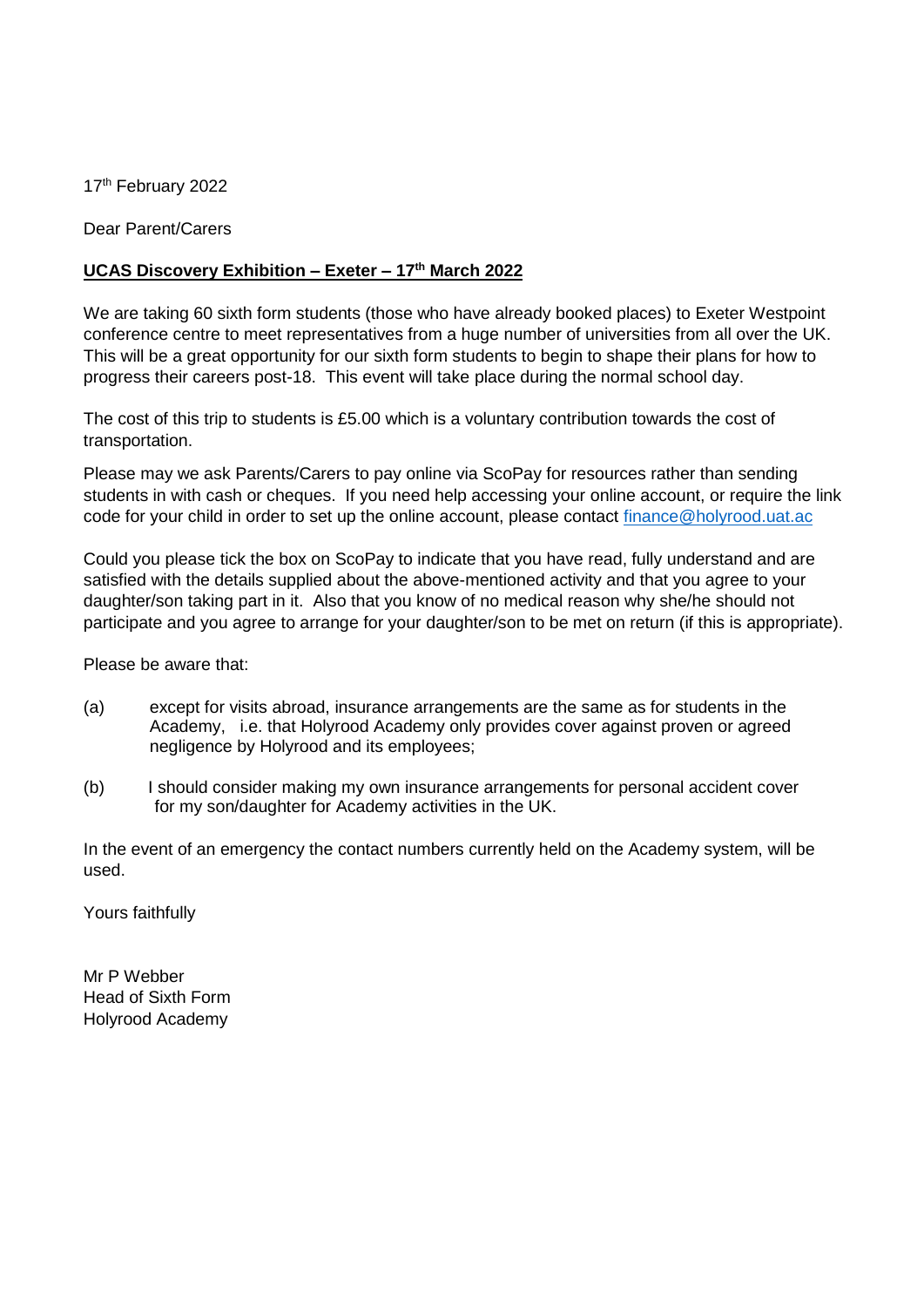This should only be brought in to the trip organiser if your child requires any medication **during the day of the trip**

| ۰                                    |                                                                                                        |
|--------------------------------------|--------------------------------------------------------------------------------------------------------|
|                                      | Tutor Group:                                                                                           |
| Telephone no. (in case of emergency) |                                                                                                        |
|                                      | Work: _________________________                                                                        |
| in charge.                           | Medical information - All medicines/tablets etc. must be labelled and handed in to the member of staff |
| Signed:                              | Parent/Carer<br>Date:                                                                                  |

## ACADEMY TRIPS

Chard is a small county town and it is important to broaden a student's experience of other countries as well as enriching the daily curriculum. Academy trips play a key role in broadening your daughter/son's education. There are, however, some points we would like to clarify with parents.

- Every trip has to be checked to ensure that the safety and care arrangements meet strict and detailed requirements.
- Medical information has to be collected, and for trips abroad, passport information and photos supplied.
- All trips have to be self-financing, covering the costs of travel, admission, accommodation and sometimes cover for staff involved in the trip.
- We also use Police Cleared adult volunteers as this helps to keeps the costs down.
- In line with the academy charging policy, it is the academy's aim that parents do not subsidise another child's visit. Indeed the visit could not take place without full parental financial support. If a parent has any doubts about payment they should contact the trip organiser and discuss the issue.
- If for any disciplinary reasons a student is excluded from the academy before a trip she/he is taking part in takes place then that student will not be entitled to a refund of any expenses which cannot be easily refunded to the academy.

**Occasionally trips can be oversubscribed. To ensure fairness the following policy will be used: All students who return forms by the agreed deadline will be placed in a "hat" and the names drawn by ballot. Some students may be disappointed but this system is as fair as the Academy can make it. Those who miss out on the first draw will be placed on a reserve list if any students were to drop out.**